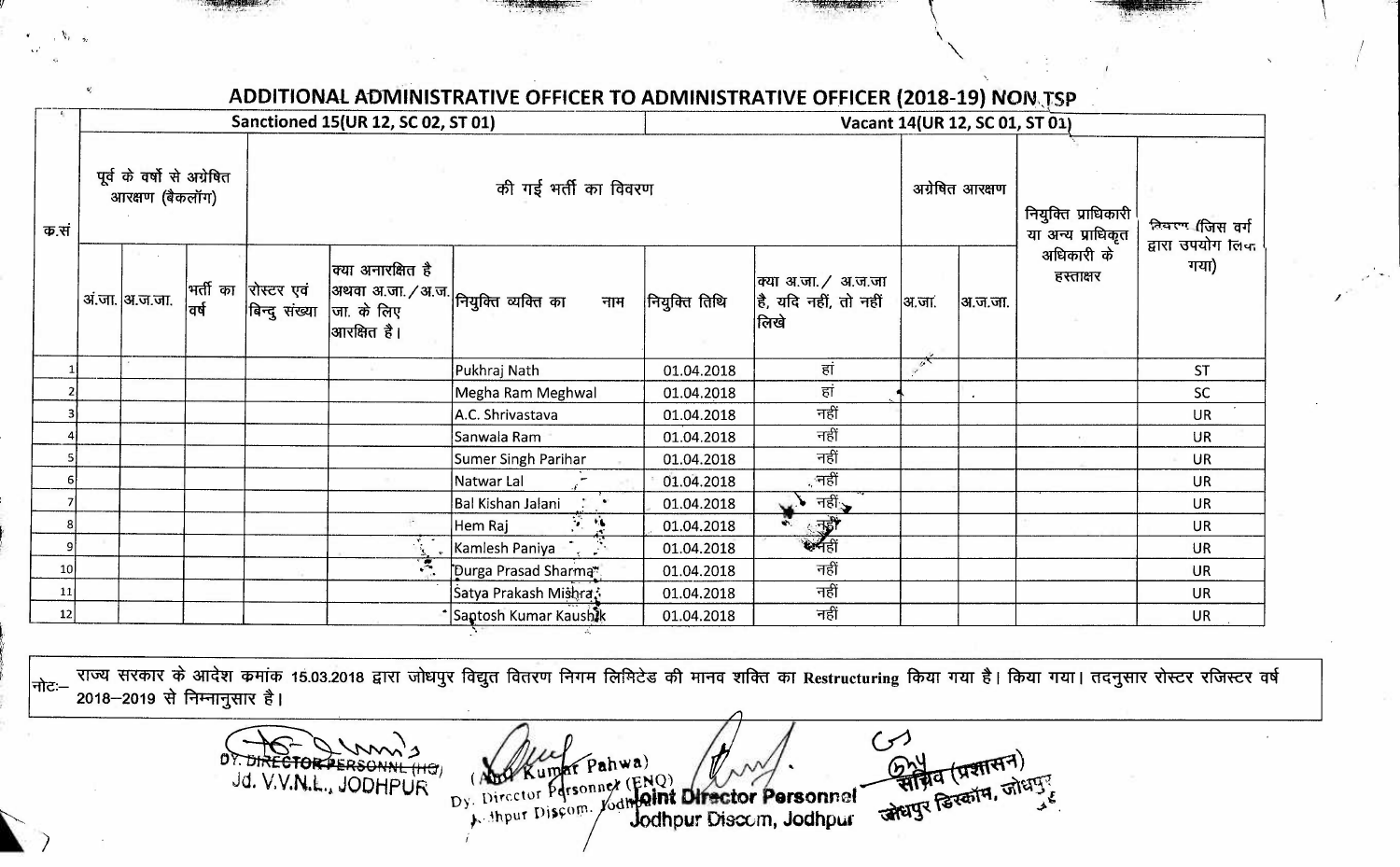## **ADDITIONAL ADMINISTRATIVE OFFICER TO ADMINISTRATIVE OFFICER (2019-20) NON TSP**

|                 | Sanctioned 15(UR 12, SC 02, ST 01)<br>$-7.7$  |                |      |                      |                                                                                                        |                       | Vacant 11(UR 09, SC 01, ST 01) |                                                          |                 |         |                                                                  |                                                 |  |
|-----------------|-----------------------------------------------|----------------|------|----------------------|--------------------------------------------------------------------------------------------------------|-----------------------|--------------------------------|----------------------------------------------------------|-----------------|---------|------------------------------------------------------------------|-------------------------------------------------|--|
| क.सं            |                                               |                |      |                      |                                                                                                        |                       |                                |                                                          |                 |         |                                                                  |                                                 |  |
|                 | पूर्व के वर्षो से अग्रेषित<br>आरक्षण (बैकलॉग) |                |      | की गई भर्ती का विवरण |                                                                                                        |                       |                                |                                                          | अग्रेषित आरक्षण |         | नियुक्ति प्राधिकारी या<br>अन्य प्राधिकृत अधिकारी<br>के हस्ताक्षर | विवरण (जिस<br>वर्ग द्वारा<br>उपयोग लिया<br>गया) |  |
|                 |                                               | अ.जा.  अ.ज.जा. | वर्ष |                      | क्या अनारक्षित है<br> भर्ती का  रोस्टर एवं  अथवा अ.जा./अ.<br>बिन्दु संख्या ज.जा. के लिए<br>आरक्षित है। | नियुक्ति व्यक्ति का   | नाम  नियुक्ति तिथि             | क्या अ.जा. / अ.<br>जिजा है, यदि<br>नहीं, तो नहीं<br>लिखे | अ.जा.           | अ.ज.जा. |                                                                  |                                                 |  |
|                 |                                               |                |      |                      |                                                                                                        | Kanti Lal             | 01.04.2019                     | हां                                                      |                 |         |                                                                  | <b>SC</b>                                       |  |
|                 |                                               |                |      |                      |                                                                                                        | Gopi Lal              | 01.04.2019                     | हां                                                      |                 |         |                                                                  | <b>ST</b>                                       |  |
|                 |                                               |                |      |                      |                                                                                                        | Nagendra Kumar        | 01.04.2019                     | नहीं                                                     |                 |         |                                                                  | <b>UR</b>                                       |  |
|                 |                                               |                |      |                      |                                                                                                        | Ram Chandra Arya      | <b>Sealed Cover</b>            | हां                                                      |                 |         |                                                                  | <b>SC</b>                                       |  |
|                 |                                               |                |      |                      |                                                                                                        | Narayan Lal           | 01.04.2019                     | हां                                                      |                 |         |                                                                  | <b>SC</b>                                       |  |
|                 |                                               |                |      |                      |                                                                                                        | Poona Ram             | 01.04.2019                     | नहीं                                                     |                 |         |                                                                  | <b>UR</b>                                       |  |
|                 |                                               |                |      |                      |                                                                                                        | M.M. Sharma           | 01.04.2019                     | नहीं                                                     |                 |         |                                                                  | <b>UR</b>                                       |  |
| 8               |                                               |                |      |                      |                                                                                                        | Vijendra Singh        | 01.04.2019                     | नहीं                                                     |                 |         |                                                                  | <b>UR</b>                                       |  |
| 9               |                                               |                |      |                      |                                                                                                        | Rajendra Kumar        | 01.06.2019                     | नहीं                                                     |                 |         |                                                                  | <b>UR</b>                                       |  |
| 10 <sub>1</sub> |                                               |                |      |                      |                                                                                                        | Subha Sobti           | 01.10.2019                     | नहीं                                                     |                 |         |                                                                  | <b>UR</b>                                       |  |
| 11              |                                               |                |      |                      |                                                                                                        | Vijay Shankar Srimali | 01.11.2019                     | नहीं                                                     |                 |         |                                                                  | <b>UR</b>                                       |  |

anne . . -r, k. f **c.f<.SONNL (r1Q)**  OY. DIRECTOR FERSOMING Y

 $\mathcal{C}^{\mathcal{S}}$  $GM<sup>4</sup>$ आय (प्रशासन)<br>सचिव (प्रशासन)